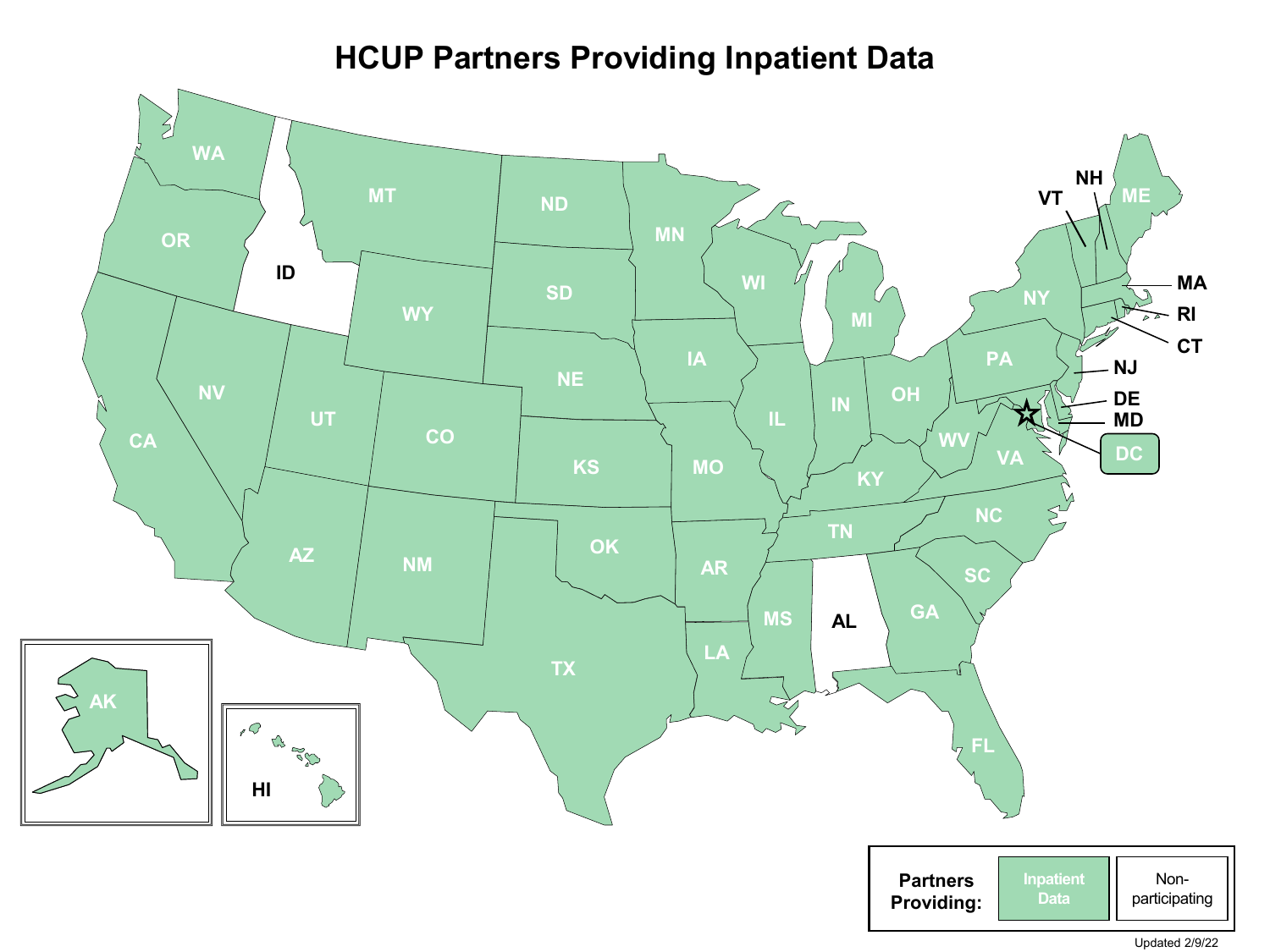**HCUP Partners Providing Ambulatory Surgery & Services Data**



Updated 2/9/22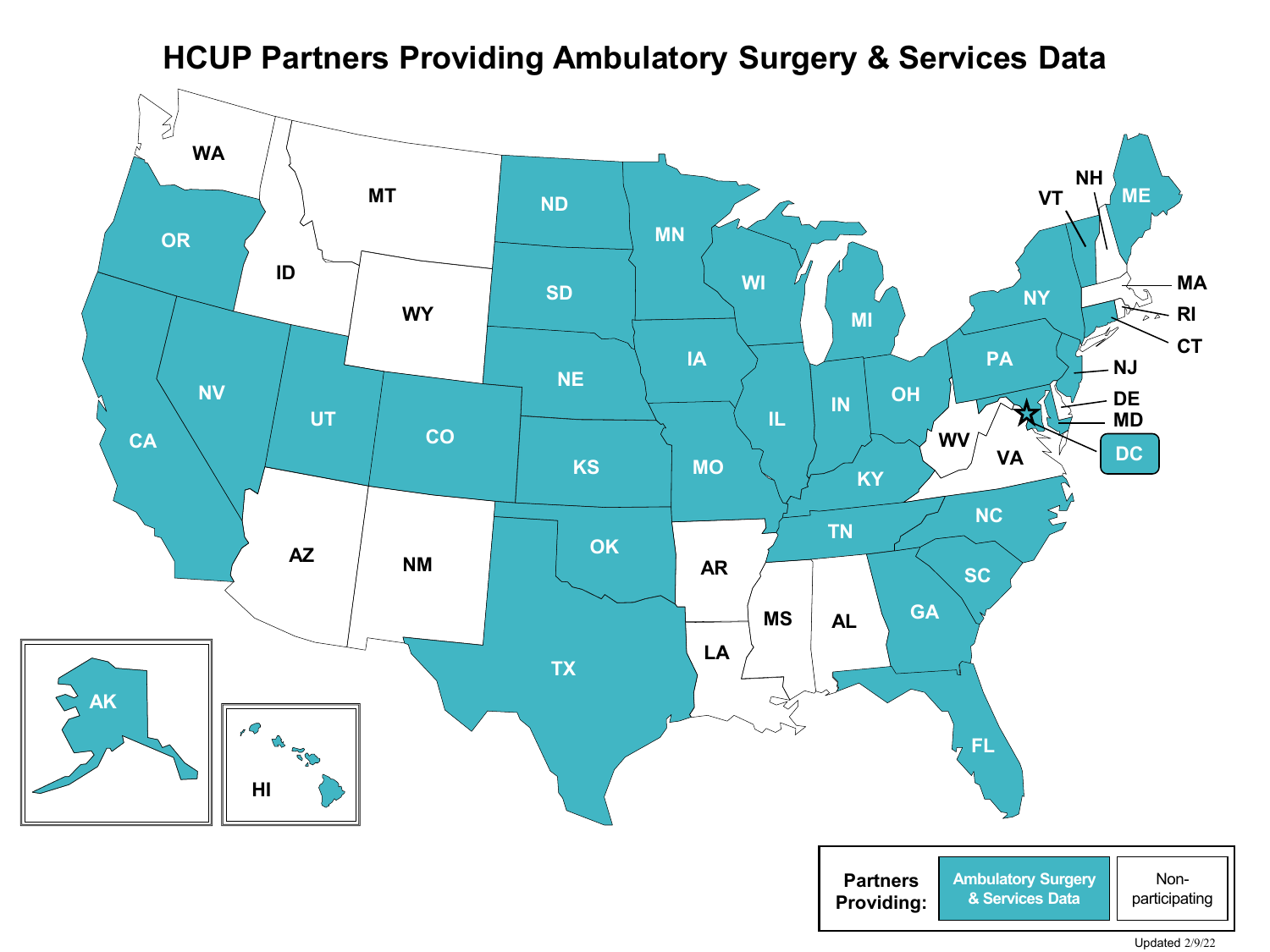## **HCUP Partners Providing Emergency Department Data**